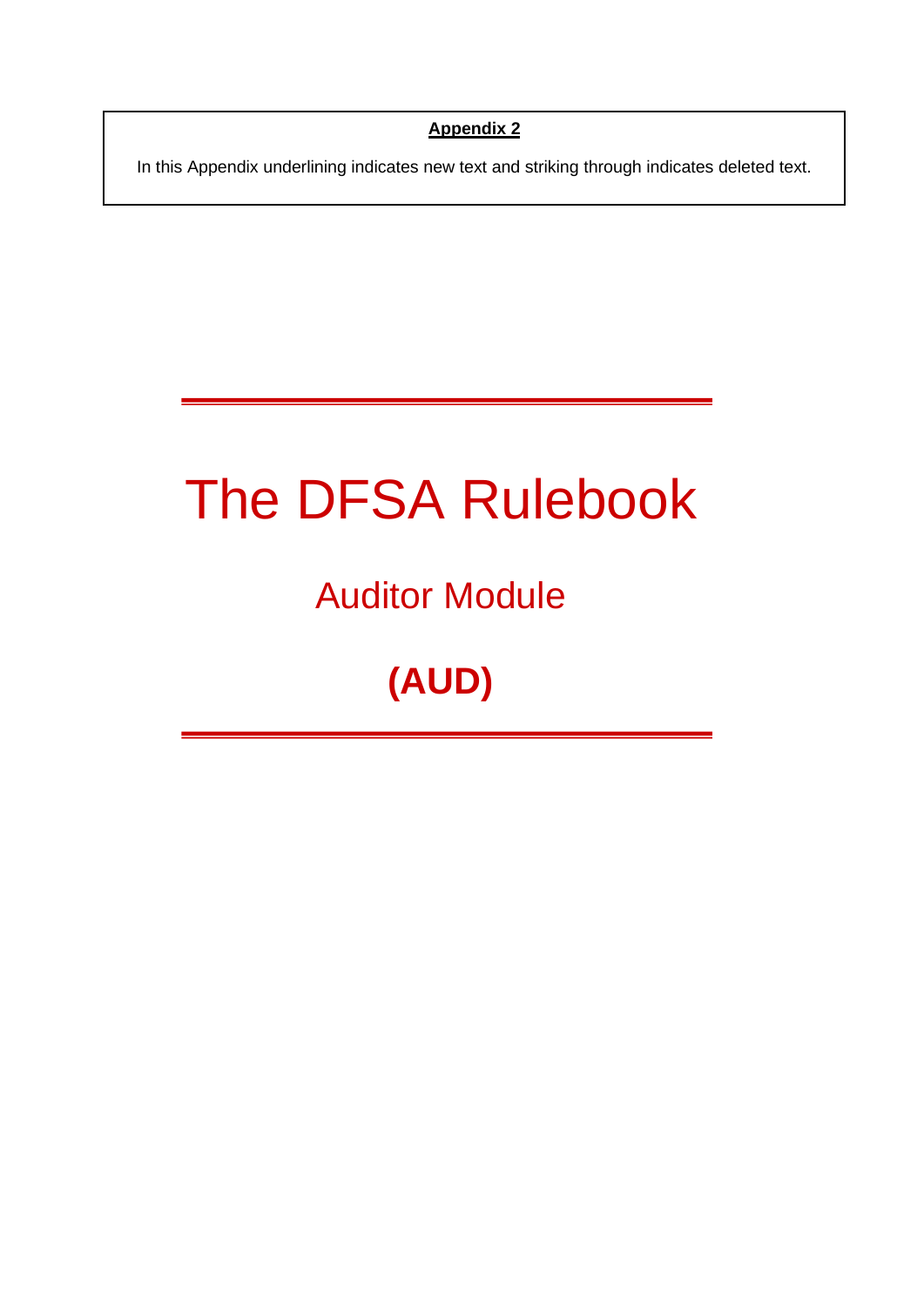

**Auditor Module (AUD)**

**...**

### **4 GENERAL OBLIGATIONS**

**...**

## **4.11 Whistleblowing requirements**

- **4.11.1** In this section:
	- (a) "money laundering" has the meaning given in Article 70(2)(b) of the Regulatory Law;
	- (b) "regulatory concern", in relation to a Registered Auditor, means a concern held by any person that the Registered Auditor or an officer or employee of the Registered Auditor has or may have:
		- (i) contravened a provision of legislation administered by the DFSA; or
		- (ii) engaged in money laundering, fraud or any other financial crime;
	- (c) "whistleblower" means a person who reports a regulatory concern to a person specified in Article 68A(3) of the Regulatory Law.

#### **Policies and procedures**

- **4.11.2** (1) A Registered Auditor must have appropriate and effective policies and procedures in place:
	- (a) to facilitate the reporting of regulatory concerns by whistleblowers; and
	- (b) to assess and, where appropriate, escalate regulatory concerns reported to it.
	- (2) The policies and procedures required under (1) must be in writing.
	- (3) A Registered Auditor must periodically review the policies and procedures to ensure they are appropriate, effective and up to date.

### **Record of whistleblowing reports**

**4.11.3** A Registered Auditor must maintain a written record of each regulatory concern reported to it by a whistleblower, including appropriate details of the regulatory concern and the outcome of its assessment of the reported concern.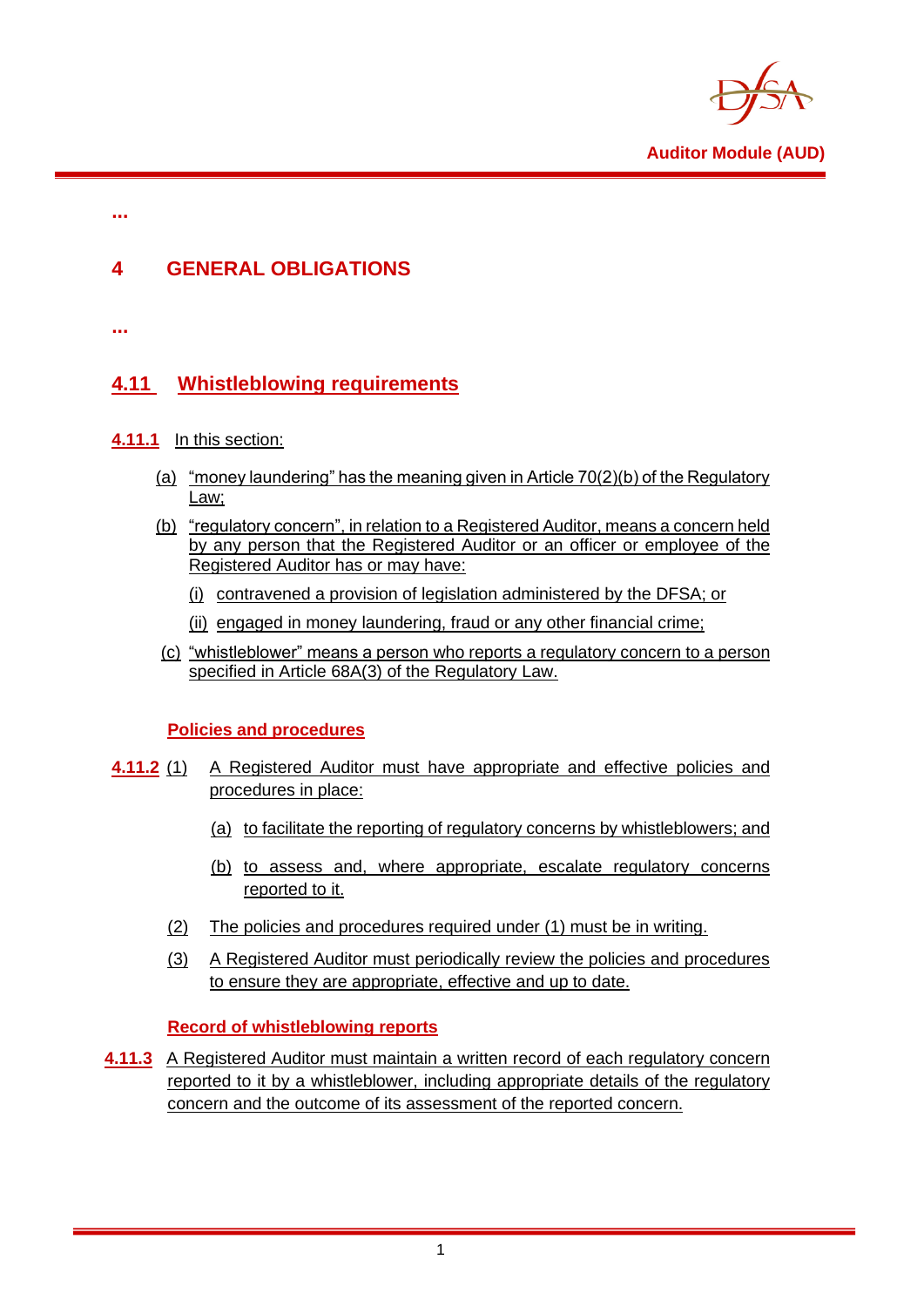

#### **Guidance**

- 1. The DFSA expects a Registered Auditor to implement policies and procedures under Rule 4.11.2 that are appropriate based on the nature, scale and complexity of the Registered Auditor's business. For example, a larger auditor is expected to have more detailed and comprehensive policies and procedures in place.
- 2. The policies and procedures should:
	- a. include internal arrangements to allow for reports to be made by whistleblowers;
	- b. include adequate procedures to deal with, assess and, where appropriate, escalate reports to the senior management of the Registered Auditor or, if necessary, to the DFSA or to any other relevant authority;
	- c. include reasonable measures to protect the identity and confidentiality of whistleblowers;
	- d. include reasonable measures to protect the whistleblower from suffering any detriment, as a result of the report;
	- e. ensure that, where appropriate and feasible, feedback is provided to the whistleblower; and
	- f. include reasonable measures to manage any conflicts of interest and ensure the fair treatment of any person who is the subject of an allegation in a report.
- 3. A Registered Auditor's whistleblowing policies and procedures should generally encourage reporting of concerns first to the Registered Auditor itself. However, the policies and procedures should also take into account that there may be circumstances where it is appropriate, or a whistleblower may prefer, to report the concerns directly to the DFSA or to another relevant authority.
- 4. The records under Rule 4.11.3 should include:
	- a. the date the report was received;
	- b. a summary of the concerns raised;
	- c. the steps taken by the Registered Auditor in relation to the report until the matter is resolved;
	- d. any steps taken to maintain the confidentiality of the whistleblower and to ensure fair treatment of the whistleblower;
	- e. the list of persons who have knowledge of the report;
	- f. the outcome of the review of the report including the rationale for the outcome and any decision on whether or not to disclose the report to the DFSA or any other relevant authority; and
	- g. references or links to all documentation and review papers in relation to the report.
- 5. A Registered Auditor may be required to make its records of whistleblowing reports available to the DFSA for inspection.
- 6. In addition to the requirements in these Rules, Article 68A of the Regulatory Law provides legal protection to a whistleblower who discloses information about suspected misconduct in good faith to a specified person, such as the Registered Auditor, the DFSA or other relevant authorities.
- 7. The protection under the Regulatory Law applies to any person who makes such a disclosure. For example, the disclosure may be made by a person who is or has been an officer, employee